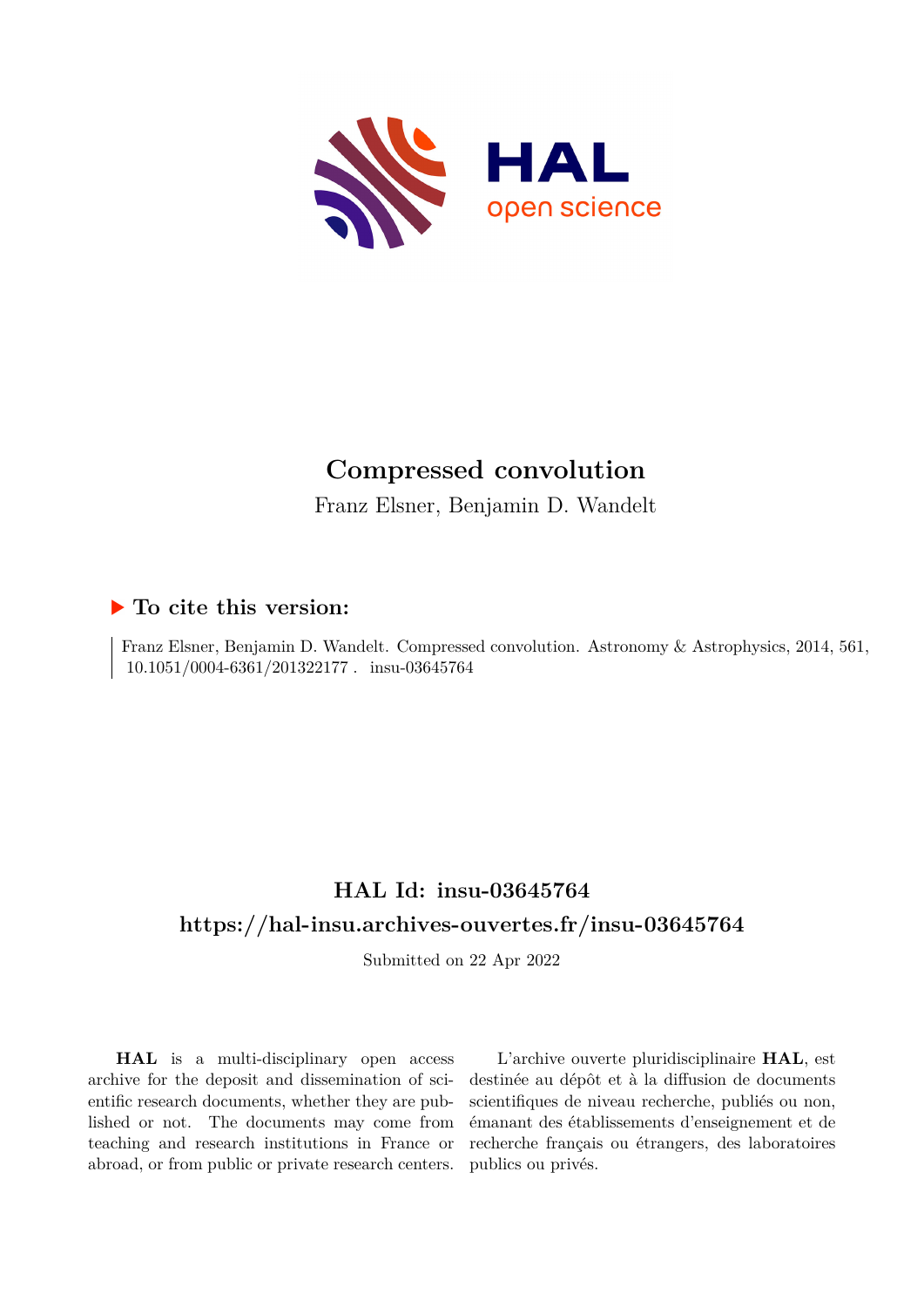A&A 561, A88 (2014) DOI: 10.1051/0004-6361/[201322177](http://dx.doi.org/10.1051/0004-6361/201322177) © ESO 2014



## **Compressed convolution**

Franz Elsner<sup>1,2</sup> and Benjamin D. Wandelt<sup>2,3</sup>

<sup>1</sup> Department of Physics and Astronomy, University College London, London WC1E 6BT, UK

e-mail: f.elsner@ucl.ac.uk<br>Institut d'Astrophysique de Paris, UMR 7095, CNRS - Université Pierre et Marie Curie (Univ Paris 06), 98 bis blvd Arago, 75014 Paris, France<br><sup>3</sup> Departments of Physics and Astronomy, University of Illinois at Urbana-Champaign, Urbana IL 61801, USA

Received 29 June 2013 / Accepted 11 December 2013

#### **ABSTRACT**

We introduce the concept of compressed convolution, a technique to convolve a given data set with a large number of non-orthogonal kernels. In typical applications our technique drastically reduces the effective number of computations. The new method is applicable to convolutions with symmetric and asymmetric kernels and can be easily controlled for an optimal trade-off between speed and accuracy. It is based on linear compression of the collection of kernels into a small number of coefficients in an optimal eigenbasis. The final result can then be decompressed in constant time for each desired convolved output. The method is fully general and suitable for a wide variety of problems. We give explicit examples in the context of simulation challenges for upcoming multi-kilo-detector cosmic microwave background (CMB) missions. For a CMB experiment with  $O(10\,000)$  detectors with similar beam properties, we demonstrate that the algorithm can decrease the costs of beam convolution by two to three orders of magnitude with negligible loss of accuracy. Likewise, it has the potential to allow the reduction of disk space required to store signal simulations by a similar amount. Applications in other areas of astrophysics and beyond are optimal searches for a large number of templates in noisy data, e.g. from a parametrized family of gravitational wave templates; or calculating convolutions with highly overcomplete wavelet dictionaries, e.g. in methods designed to uncover sparse signal representations.

**Key words.** methods: data analysis – methods: statistical – methods: numerical – cosmic background radiation

### **1. Introduction**

Convolution is a very common operation in processing pipelines of scientific data sets. For example, in the analysis of cosmic microwave background (CMB) radiation experiments, convolutions are used to improve the detection of point sources (e.g., Tegmark & de Oliveira-Costa 1998; Cayón et al. 2000), in the search for non-Gaussian signals on the basis of wavelets (e.g., Barreiro & Hobson 2001; Martínez-González et al. 2002), during mapmaking (e.g., Tegmark 1997; Natoli et al. 2001), or Wiener filtering (Elsner & Wandelt 2013).

Convolution for data simulation presents similar if not greater challenges: the current and next generations of CMB experiments are nearly photon-noise limited. The only way to reach the sensitivity required to detect and resolve B-modes or to resolve the Sunyaev-Zel'dovich effect of clusters of galaxies over large fractions of sky is to build detector arrays with  $N \sim 10^{2}-10^{4}$  detectors. Simulating the signal for these experiments requires convolving the same input sky with *N* different and often quite similar kernels.

In the simplest case, when the convolution kernel is azimuthally symmetric, convolution involves the computation of spherical harmonic transformations. Although highly optimized implementations exist (e.g., libsharp, Reinecke & Seljebotn 2013; the default back end in the popular HEALPix library, Górski et al. 2005), spherical harmonic transformations are numerically expensive and may easily become the bottleneck in data simulation and processing pipelines.

Even more critical is the more realistic setting when the kernels are anisotropic (e.g., when modeling the physical optics of a CMB experiment or when performing edge or ridge detection with curvelets or steerable filters, e.g., Wiaux et al. 2006; McEwen et al. 2007) In this case, the cost of convolution additionally scales with the degree of azimuthal structure in the kernel (Wandelt & Górski 2001) and the convolution output is parametrized in terms of three Euler angles each taking ∼*L* distinct values, where *L* is the bandlimit of the convolution output. Storing thousands of such objects, one for each beam, requires storage capacity approaching the peta-byte scale.

In this paper, we show that regardless of the details of the convolution problem, or the algorithm used for performing the convolution, the computational costs and storage requirements associated with multiple convolutions can be considerably reduced as long as the set of convolution kernels contains linearly compressible redundancy. Our approach exploits the linearity of the convolution operation to represent the set of convolution kernels in terms of an often much smaller set of optimal basis kernels. We demonstrate that this approach can greatly accelerate several examples taken from CMB data simulation and analysis.

Approaches based on singular value decompositions (SVD) have already proven very successful in observational astronomy to correct imaging data for spatially varying point spread functions (e.g., Lupton et al. 2001; Lauer 2002). Likewise, SVDs have been used to accelerate the search for gravitational wave signatures (e.g., Cannon et al. 2010) using precomputed templates (Jaranowski & Królak 2005). In this paper, we show these methods to be special cases of a more general approach that returns a signal-to-noise eigenbasis that achieves optimal acceleration and compression for a given accuracy goal.

The paper is organized as follows. In Sect. 2, we introduce the mathematical foundations of our method. Using existing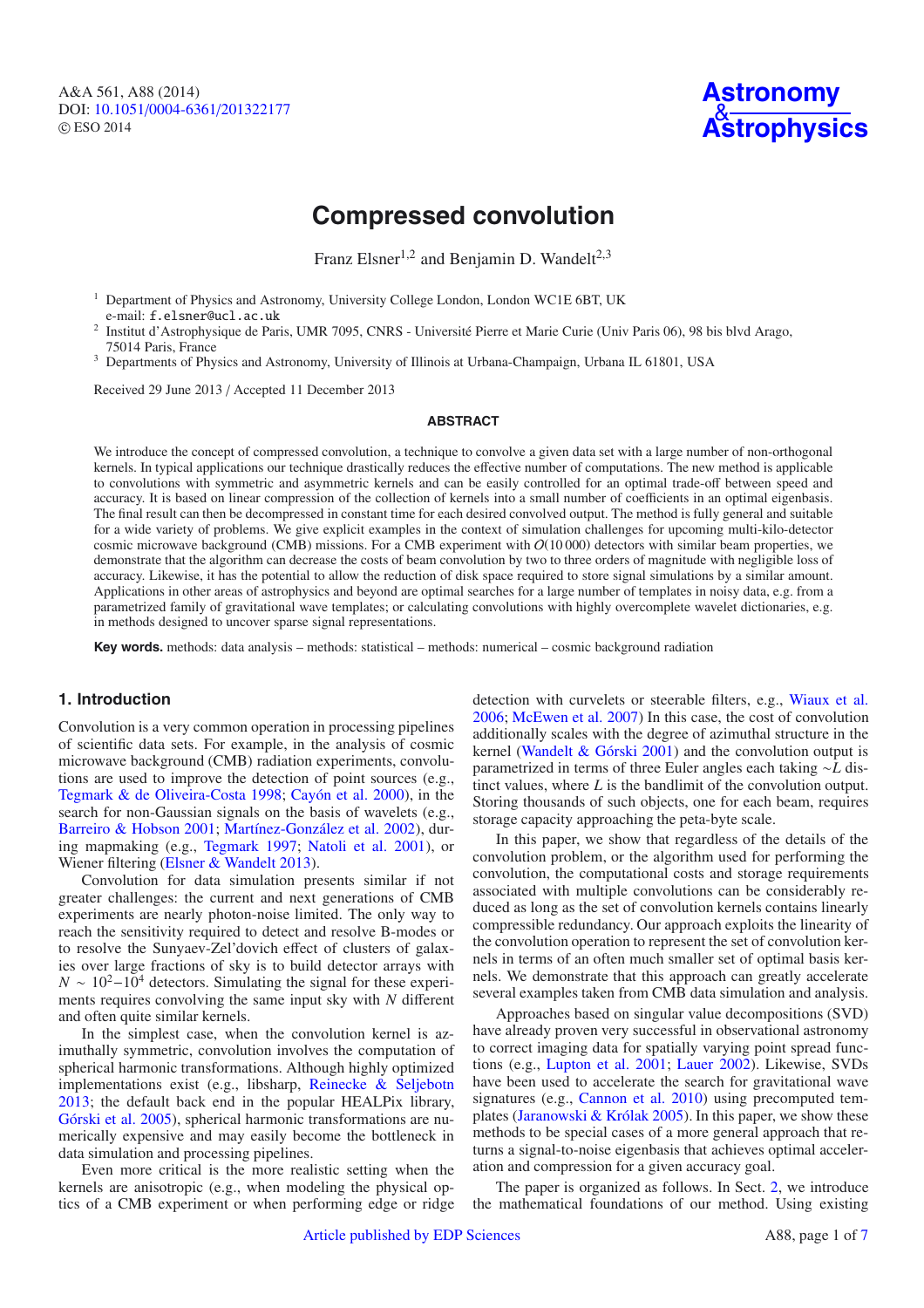spaceborne and ground based CMB experiments as an example, we then analyze the performance of the compressed convolution scheme when applied to the beam convolution problem (Sect. 3). After outlining the scope of our algorithm in Sect. 4, we summarize our findings in Sect. 5.

#### **2. Method**

Starting from the defining equation of the convolution integral, we first review the basic concept of the algorithm. Given a raw data map  $d(x)$ , the convolved object (time stream, map)  $s(x)$  is derived by convolution with a kernel  $K(x, y)$ ,

$$
s(x) = \int K(x, y)d(y)dy.
$$
 (1)

Note that, without loss of generality, we focus on the convolution of two-dimensional data sets in this paper.

#### 2.1. Overview

In practice, a continuous signal is usually measured only on a finite number of discrete pixels. We therefore approximate the integral in Eq.  $(1)$  by a sum in what follows,

$$
s_i = \sum_j K_{i,j} d_j = (R_i k)^{\dagger} d. \tag{2}
$$

For our subsequent analysis, we introduced the operator *R* in the latter equation such that  $R_i k$  is the *i*th row of the convolution matrix, constructed from the convolution kernel *K*.

For any complete set of basis functions  $\{\phi^1, \ldots, \phi^N\}$ , there exists a unique set of coefficients  $\{\lambda^1, \ldots, \lambda^N\}$ , such that

$$
K_{i,j} = \sum_{k} \lambda^{k} \widehat{K}(\phi^{k})_{i,j},
$$
\n(3)

i.e., we do a basis transformation of the kernel from the standard basis to the basis given by the  $\{\phi^k\}$ .

Taking advantage of the linearity of the convolution operation, Eq. (2) can then be transformed to read

$$
s_i = \sum_j \left( \sum_k \lambda^k \widehat{K}(\phi^k)_{i,j} \right) d_j = \sum_k \lambda^k \left( \sum_j \widehat{K}(\phi^k)_{i,j} d_j \right)
$$
  
= 
$$
\sum_k \lambda^k s_i^k,
$$
 (4)

where the *sk* are the raw input map convolved with the *k*th mode of the basis functions themselves. That is, the final convolution outputs are now expressed in terms of a weighted sum of individually convolved input maps with a set of basis kernels.

We note that for a single convolution operation, the decomposition of the convolution kernel into multiple basis functions in Eq. (4) cannot decrease the numerical costs of the operation. However, potential performance improvements can be realized if multiple convolutions are to be calculated, as we will discuss in the following.

Consider the particular problem where a single raw map *d* should be convolved with  $n_{tot}$  different convolution kernels, i.e., we want to compute

$$
s_i^{(n)} = \sum_j K_{i,j}^{(n)} d_j,
$$
\n(5)

where we introduced the kernel ID  $n \in \{1, \ldots, n_{tot}\}$  as a running index.

Applying the kernel decomposition into a common set of basis functions, Eq. (4) now reads

$$
s_i^{(n)} = \sum_k \lambda^{(n),k} s_i^k.
$$
\n
$$
(6)
$$

This finding builds the foundation of our fast algorithm: the numerically expensive convolution operations are applied only to a limited number of basis modes used in the expansion. The computational cost is therefore largely independent of the total number of kernels,  $n_{\text{tot}}$ , since each individual solution is constructed very efficiently via a simple linear combination out of a set of precomputed convolution outputs.

#### 2.2. Optimal kernel expansion

For the kernel decomposition in Eq. (6) to be useful in practice, we have to restrict the total number of basis modes for which the convolution is calculated explicitly. To find the optimal expansion, i.e., the basis set with the smallest number of modes for a predefined truncation error, we first define the weighted sum of the expected covariance of all the elements of the convolution output

$$
\sigma^2 = \left\langle \sum_{(n)} \sum_{i,i'} s_i^{(n)} N_{i\,i'}^{(n)-1} s_{i'}^{(n)} \right\rangle. \tag{7}
$$

Here, we have introduced a real symmetric weighting matrix, **N**(*n*) , which allows us to specify what aspects of the convolved maps we require to be accurate. For the case of convolving to simulate CMB data, a natural choice for  $N^{(n)}$  would be the noise covariance for the *n*th channel. It ensures that any given channel will be simulated at sufficient accuracy and that after the addition of instrumental noise, the statistics of the resulting simulation are indistinguishable from an exact simulation.

It is now easy to see how to decompose the kernels into a basis such a way as to concentrate the largest amount of variance in the first basis elements. Define the Hermitian matrix

$$
M_{nm} = \left\langle \sum_{i, i', i''} N_{i'i}^{(n) - \frac{1}{2}} s_i^{(n)} N_{i'i''}^{(m) - \frac{1}{2}} s_{i''}^{(m)} \right\rangle
$$
  
= 
$$
\sum_{i, i'} \left[ \left( N^{(n) - \frac{1}{2}} \right)^{\dagger} N^{(m) - \frac{1}{2}} \right]_{i i'} \left( R_{i'} k^{(m)} \right) \mathbf{C} \left( R_i k^{(n)} \right)^{\dagger},
$$
 (8)

where **C** is the covariance of the input signal and  $N^{(n)}\frac{1}{2}$  is any matrix such that  $(N^{(n)}^{\frac{1}{2}})^{\dagger} N^{(n)}^{\frac{1}{2}} = N^{(n)}$ .

Then we can rewrite the scalar Eq. (7) as a matrix trace over the kernel IDs

$$
\sigma^2 = \langle \text{tr}(M) \rangle = \sum_{n,i,i'} N_{ii'}^{(n)-1} (R_{i'} k^{(n)}) C (R_i k^{(n)})^\dagger. \tag{9}
$$

Since the matrix in Eq. (9) is Hermitian, its ordered diagonal elements cannot decrease faster than its ordered eigenvalues by Schur's theorem. Finding the eigensystem of *M* therefore results in the kernel decomposition that converges faster than any other decomposition to the result of the direct computation. In other words, the decomposition is optimal because discarding the eigenmodes with the smallest eigenvalues results in the smallest possible change in the overall signal power.

If we denote the eigenvectors of  $M$  by  $u^r$ , with corresponding eigenvalues  $v_r$ , the optimal compression kernel eigenmodes are given by  $\phi_i^{(n)} = \sum_m u_{(m)}^{(n)} k_i^{(m)}$ , and the mean square truncation error is the sum of the truncated eigenvalues.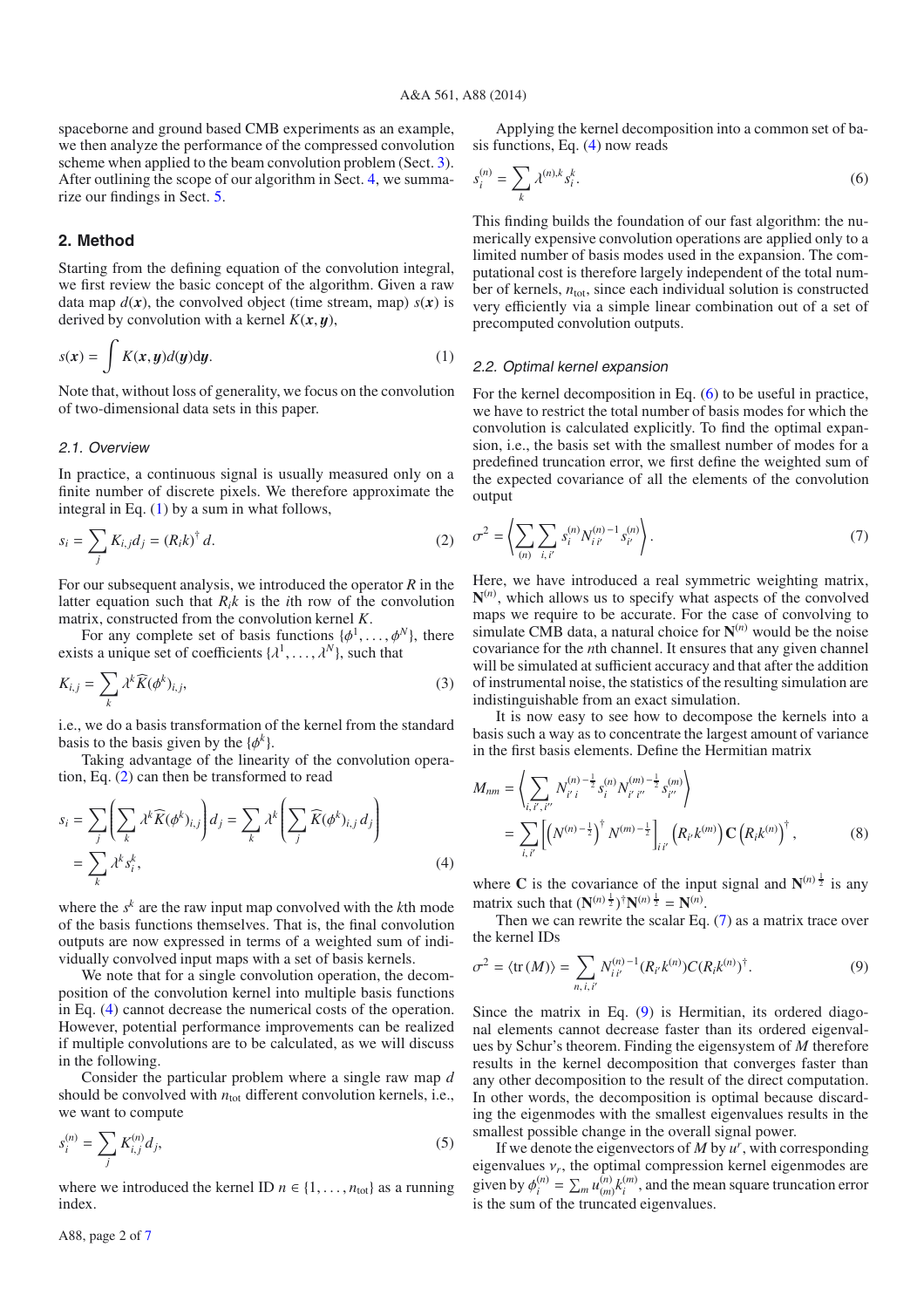Considering the CMB case of a convolution on the sphere with azimuthally symmetric convolution kernels and multipoledependent diagonal weights,  $N_{\ell}$ , Eq. (8) simplifies to

$$
M_{nm} = \sum_{\ell} \frac{2\ell + 1}{4\pi} \left( \frac{C_{\ell}}{\sqrt{N_{\ell}^{(n)} N_{\ell}^{(m)}}} \right) K_{\ell}^{(n)} K_{\ell}^{(m)}, \tag{10}
$$

and Eq. (9) becomes

$$
\sigma^2 = \sum_{\ell,n} \frac{2\ell+1}{4\pi} \left( \frac{C_\ell}{N_\ell^{(n)}} \right) K_\ell^{(n)} K_\ell^{(n)},\tag{11}
$$

which clearly shows the signal-to-noise weighting at work.

Note, that the expression for the variance can be promoted to a matrix in a dual way,

$$
M_{ll'} = \sum_{n} \sqrt{\frac{2\ell + 1}{4\pi} \frac{C_{\ell}}{N_{\ell}^{(n)}}} \sqrt{\frac{2\ell' + 1}{4\pi} \frac{C_{\ell'}}{N_{\ell'}^{(n)}}} K_{\ell}^{(n)} K_{\ell'}^{(n)},
$$
(12)

which gives rise to an alternative way to calculate the optimal compression basis.

This dual approach will be computationally more convenient than the other approach if the number of kernels is larger than the number of multipoles in the  $\ell$ -range considered. The resulting compression scheme will be identical in both cases. This is so because both approaches are optimal by Schur's theorem and each gives a unique answer if none of the eigenvalues are  $degree$ <sup>1</sup>.

#### 2.3. Truncation error estimates

In case the kernels are of similar shape, or differ only in regimes that are irrelevant due to low signal-to-noise, the eigenvalues of the individual modes will decrease quickly. As a result, we can truncate the expansion in Eq. (6) at  $n_{\text{modes}} \ll n_{\text{tot}}$ . This will induce a mean square truncation in the weighted variance of the convolution products of  $\sum_{r=n_{\text{modes}}}^{n_{\text{tot}}}$  +1  $v_r$ .

The error  $\Delta K$  introduced by the truncation can be calculated for each kernel explicitly,

$$
\Delta K_{i,j} = \sum_{k=n_{\text{modes}}}^{n_{\text{tot}}} \lambda^k \widehat{K}(\phi^k)_{i,j}.
$$
\n(13)

For the convolution of a data set with power spectrum  $C_{\ell}$  on the sphere, for example, the mean square error will then amount to

$$
\sigma_{\text{total}}^2 = \sum_{\ell=0}^{\ell_{\text{max}}} \frac{(2\ell+1)}{4\pi} \Delta K_{\ell}^2 C_{\ell},\tag{14}
$$

where  $\Delta K_{\ell}$  is the expansion of the beam truncation error into Legendre polynomials.

#### 2.4. Connection to the SVD

While Eq. (9) provides us with the optimal kernel decomposition, the power spectrum of the data or their noise properties to construct the kernel weights may not necessarily be known in advance. For uniform weightings,  $N \propto 1$ , and assuming a flat signal power spectrum, the equation simplifies and we obtain the mode expansion from a singular value decomposition of the collection of kernels.

Although not strictly optimal, we note that it is possible to obtain good results with this simplified approach in practice. To compute the kernel expansion, we reshape the convolution kernels into one-dimensional arrays of length *m* and arrange them into a common matrix **T**, with size  $n_{tot} \times m$ . The singular value decomposition of this matrix,

$$
\mathbf{T} = \mathbf{U}\mathbf{D}\mathbf{V}^{\dagger},\tag{15}
$$

computes the  $n_{\text{tot}} \times n_{\text{tot}}$  matrix **U**, the  $n_{\text{tot}} \times m$  matrix **D**, and the  $m \times m$  matrix **V**. The decomposition then provides us with a set of basis functions, returned in the columns of **V**. Their relative importance is indicated by the entries of the diagonal matrix **D**, and their individual coefficients  $\lambda$  are stored in **U**.

#### 2.5. Summary

In summary, the individual steps of the algorithm are as follows: we first find the eigenmode decomposition of the set of convolution kernels using either the optimal expansion criterion or a simplified singular value decomposition. Then, we identify the number of modes to retain to comply with the accuracy goal. As a next step, we perform the convolution of the input map for each eigenmode separately. To obtain the final results, we compute the linear combination of the convolved maps with optimal weights for each kernel.

It is worth noting that compressed convolution can never increase the computational time required for convolution, except possibly for some overhead of sub-leading order, attributed to the calculation of the optimal kernel expansion (this computation has to be done only once for a given set of kernels). This can be seen explicitly in the worst case scenario of strictly orthogonal kernels: all modes must be retained and the method becomes equivalent to the brute force approach.

#### **3. Application to CMB experiments**

After having outlined the basic principle of the algorithm, we now analyze the performance of the method when applied to the beam convolution operation of current CMB experiments.

#### 3.1. Planck

We use the third generation CMB satellite experiment *Planck* (Planck Collaboration 2011) as a first example to illustrate the application of the algorithm. We make use of the 217 GHz HFI instrument (Planck HFI Core Team 2011) and consider the beam convolution problem of CMB simulations. Azimuthally symmetrized beam functions for the six individual detectors at that frequency are available from the reduced instrument model (Planck Collaboration 2014).

A comparison of the eigenvalues of a singular value decomposition reveals that the beam shapes are sufficiently similar to be represented with only a limited number of basis functions (Fig. 1). As shown in Fig. 2, selecting the first three eigenmodes for a reconstruction is sufficient to represent the beams to an accuracy of the order  $O(10^{-3})$ , better than the typical precision to which the beams are known.

To illustrate the impact of the weighting scheme, we also show the resulting eigenmodes using the optimal kernel expansion (Eq. (12)) in Fig. 3. Here, we assumed a white noise power spectrum,  $N_{\ell}$  = const., in combination with a signal covariance

<sup>&</sup>lt;sup>1</sup> If some eigenvalues do happen to be degenerate then the solutions will differ in ways that are not relevant to the compression efficiency.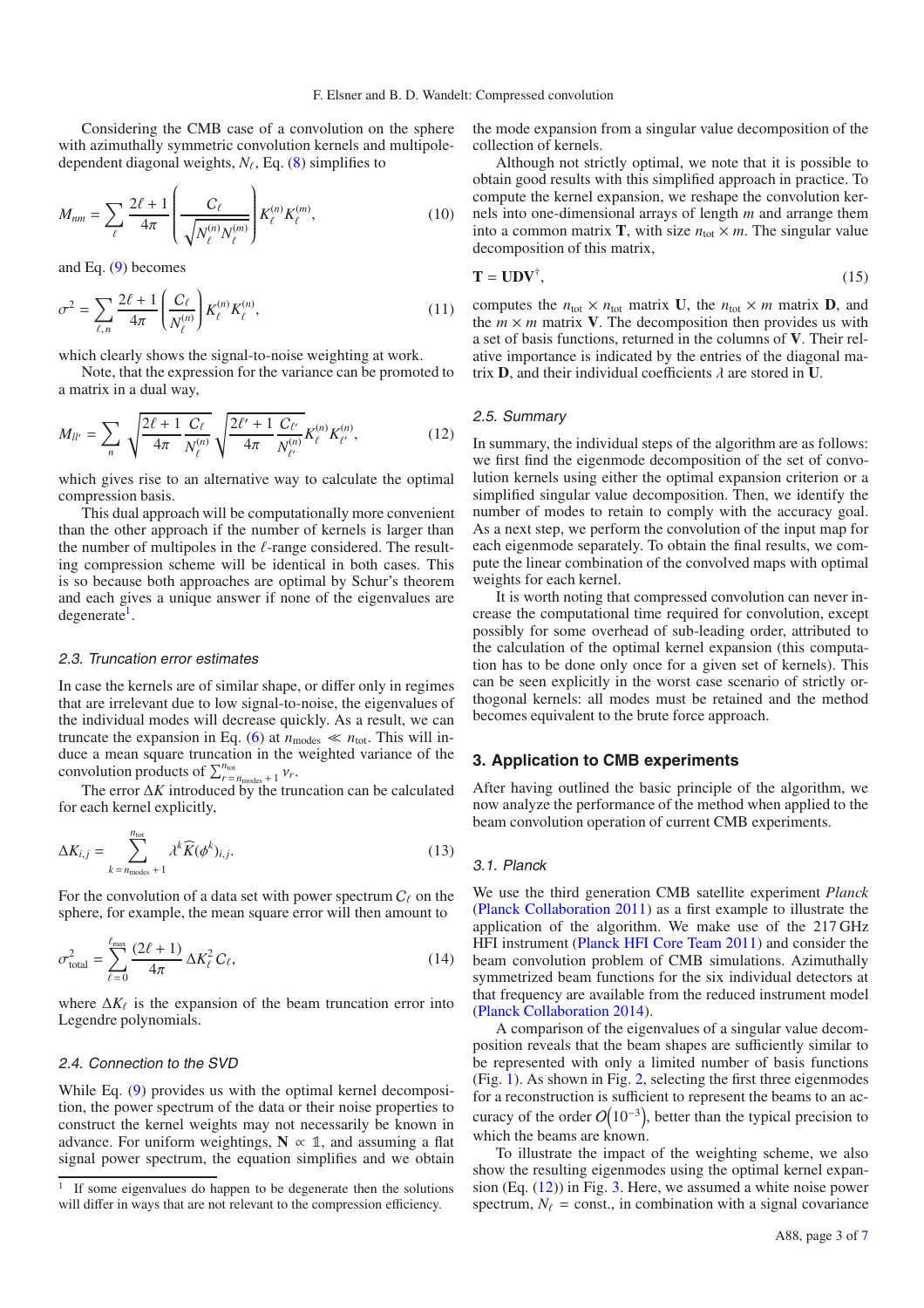A&A 561, A88 (2014)



**[Fig. 1.](http://dexter.edpsciences.org/applet.php?DOI=10.1051/0004-6361/201322177&pdf_id=1)** All six *Planck* beams at 217 GHz (*left panel*) have very similar shapes. As a result, the eigenvalues of their singular value decomposition decrease quickly (*right panel*), allowing half of the modes to be safely discarded.



**[Fig. 2.](http://dexter.edpsciences.org/applet.php?DOI=10.1051/0004-6361/201322177&pdf_id=2)** *Left panel*: retaining the first three out of six *Planck* 217 GHz beam eigenmodes allows to reduce the relative truncation error of all convolution kernels to the order  $O(10^{-3})$ . *Right panel*: we compare the eigenmodes used in the convolution (solid lines) to the discarded modes (dotted lines). Results in this plot have been obtained from a SVD, i.e. using kernel weights  $(2\ell + 1)C_{\ell}/N_{\ell}^{(n)} = \text{const.}$ 



**[Fig. 3.](http://dexter.edpsciences.org/applet.php?DOI=10.1051/0004-6361/201322177&pdf_id=3)** Kernel weights allow for a full control over truncation errors. Same as Fig. 2, but for a  $(2\ell + 1)C_{\ell}/N_{\ell}^{(n)} \propto (2\ell + 1)/(\ell(\ell + 1))$  weighting scheme, enforcing a more precise kernel reconstruction on large angular scales at the cost of increased errors at high multipoles.

of  $C_\ell \propto 1/(\ell (\ell+1))$ , reflecting the approximate scaling behavior of the CMB power spectrum.

We chose the beam with the largest reconstruction error for an explicit test on simulated CMB signal maps. In Fig. 4, we plot the difference map computed from the brute force beam convolution and the compressed convolution with three eigenmodes. A power spectrum analysis confirms that the truncation induced errors are clearly subdominant on all angular scales.

The test demonstrates that the algorithm can be applied straightforwardly to the beam convolution problem. In case of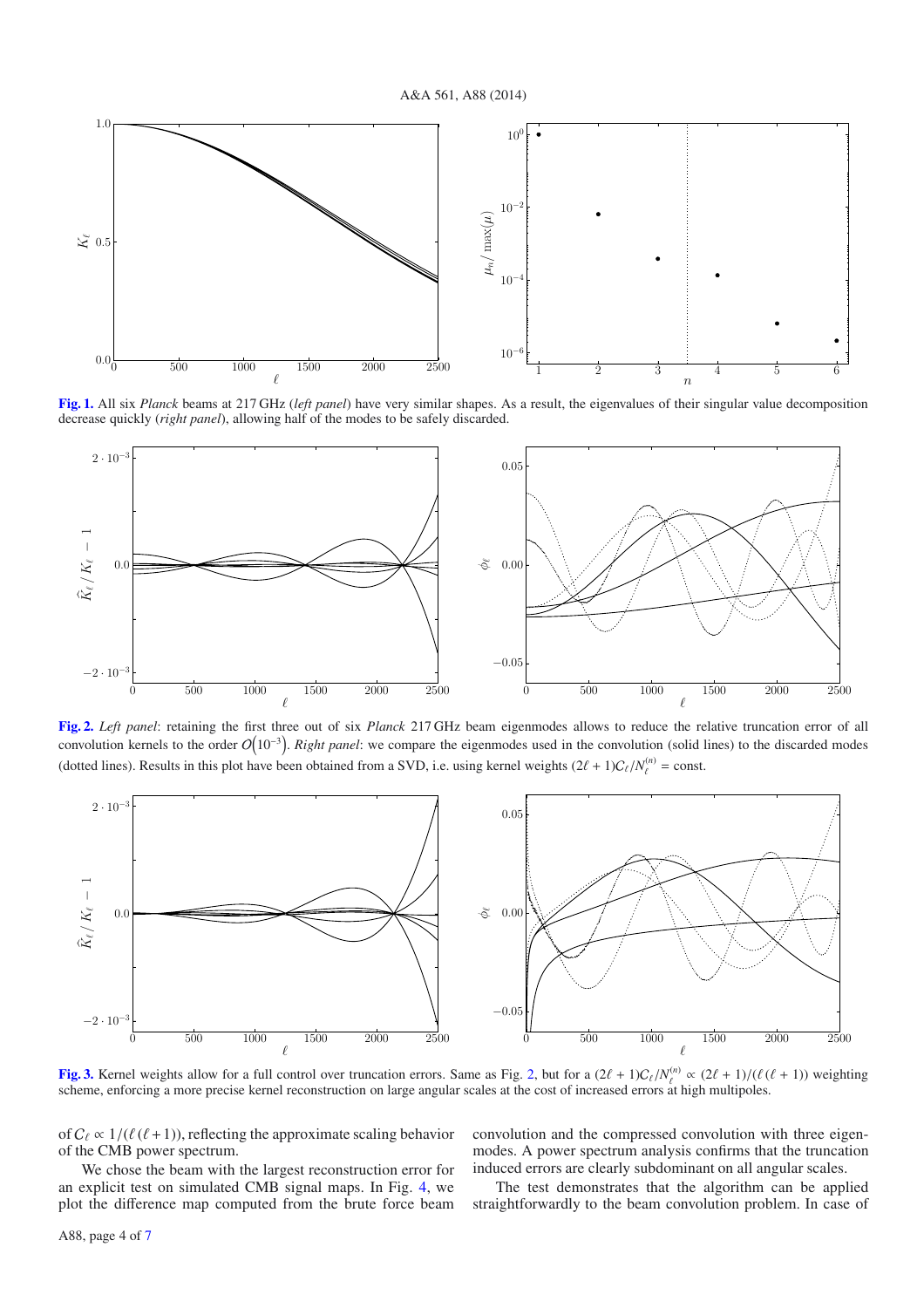

**[Fig. 4.](http://dexter.edpsciences.org/applet.php?DOI=10.1051/0004-6361/201322177&pdf_id=4)** Truncation errors are negligible. Using the kernel with the largest truncation error as worst case scenario, we plot the beam convolved simulated CMB map used in this test of the *Planck* 217 GHz channels (*left panel*, we show a 10◦ × 10◦ patch). *Middle panel*: the difference map between the results obtained with the exact convolution and the compressed convolution with three beam modes. *Right panel*: compared to the fiducial power spectrum of the input map (dashed line), the power spectrum of the difference map is subdominant by a large margin on all angular scales.

the six *Planck* 217 GHz detectors, we reduce the number of computationally expensive spherical harmonic transformations by a factor of two. This finding is characteristic for the scope of the algorithm: for a small total number of convolution kernels, the reductions in computational costs can only be modest. However, already for the latest generation of CMB instruments, the compressed convolution scheme can offer very large performance improvements as we will demonstrate explicitly in the next paragraph.

#### 3.2. Keck

Exemplary for modern ground based and balloon-borne CMB experiments, we now discuss the application of the algorithm for the *Keck* array, a polarization sensitive experiment located at the south pole that started data taking in 2010 (Sheehy et al. 2010). Its instrument currently consists of five separate receivers, each housing 496 detectors, and scanning the sky at a common frequency of 150 GHz.

Measurements have shown that the 2480 *Keck* beams can be described by elliptic Gaussian profiles to good approximation (Vieregg et al. 2012),

$$
K(x) \propto e^{-\frac{1}{2}(x-x_0)C^{-1}(x-x_0)},
$$
\n(16)

where the beam center is located at  $x_0$ . Here, the beam size and ellipticity is parametrized by the covariance matrix,

$$
\mathbf{C} = \sigma^2 \begin{pmatrix} 1 + \epsilon & 0 \\ 0 & 1 - \epsilon \end{pmatrix},\tag{17}
$$

with the receiver specific parameters  $\sigma$  and  $\epsilon$  reproduced in Table 1.

To simulate the optical system of the full *Keck* array, we drew 2480 realizations of beam size and ellipticity according to the receiver specifications and then used Eq.  $(16)$  to construct individual beams. We finally rotated the beams around their axes with randomly chosen angles between  $0 \le \phi < 2\pi$ . Applying fully random rotations is conservative since beams of bolometers in the same receiver are known to have similar orientations.

We found that only the first eight common eigenmodes are necessary to approximate all 2480 individual beams to a precision of at least the order  $O(10^{-3})$ . We illustrate this set of eigenmodes in Fig. 5. In Fig. 6, we show as an example the beam with the largest reconstruction error. For about 90 % of the detectors, the truncation errors are below  $O(10^{-4})$ .

**Table 1.** *Keck* beam parameters as provided by Vieregg et al. (2012).

|            | $\sigma/\lceil$ <sup>o</sup> ] | F                 |
|------------|--------------------------------|-------------------|
| Receiver 0 | $0.214 \pm 0.005$              | $0.010 \pm 0.007$ |
| Receiver 1 | $0.213 \pm 0.006$              | $0.012 \pm 0.006$ |
| Receiver 2 | $0.213 \pm 0.006$              | $0.012 \pm 0.007$ |
| Receiver 3 | $0.216 \pm 0.008$              | $0.013 \pm 0.010$ |
| Receiver 4 | $0.218 \pm 0.013$              | $0.013 \pm 0.010$ |

We verified the results with a CMB simulation in flat sky approximation, high-pass filtered to suppress signal below  $\ell < 50$ . We plot the difference map computed from a direct convolution and the compressed convolution with eight eigenmodes in Fig. 7. The error is subdominant on all angular scales.

The example outlined here demonstrates the full strength of the algorithm. Computing beam convolutions for the *Keck* array, we are able to reduce the number of computationally expensive convolution operations from 2480 to only eight, an improvement by a factor as high as 310.

#### **4. Scope of the algorithm**

As shown in Sect. 3, the algorithm has the potential to provide huge speedups for the beam convolution operation of modern experiments with a large number of detectors, necessary to improve the sensitivity of CMB measurements in the photon noise limited regime. Fast beam convolutions are not only important for the simulation of signal maps for individual detectors. They also play a crucial role in the mapmaking process, the iterative construction of a common sky map out of the time ordered data from different detectors observing at the same frequency.

Current experiments already deploy several hundreds to thousands of detectors, making them ideal candidates for the algorithm, e.g., SPTpol (about 800 pixels, Austermann et al. 2012), POLARBEAR (about 1300 pixels, Kermish et al. 2012), EBEX (about 1400 pixels, Reichborn-Kjennerud et al. 2010), Spider (about 2600 pixels, Filippini et al. 2010), ACTPol (about 3000 pixels, Niemack et al. 2010). For future experiments, the number of detectors can be expected to increase further, e.g., for PIPER (about 5000 pixels, Lazear et al. 2013), the Cosmic Origins Explorer (about 6000 pixels, The COrE Collaboration 2011), or POLARBEAR-2 (about 7500 pixels Tomaru et al. 2012), making the application of the algorithm even more rewarding.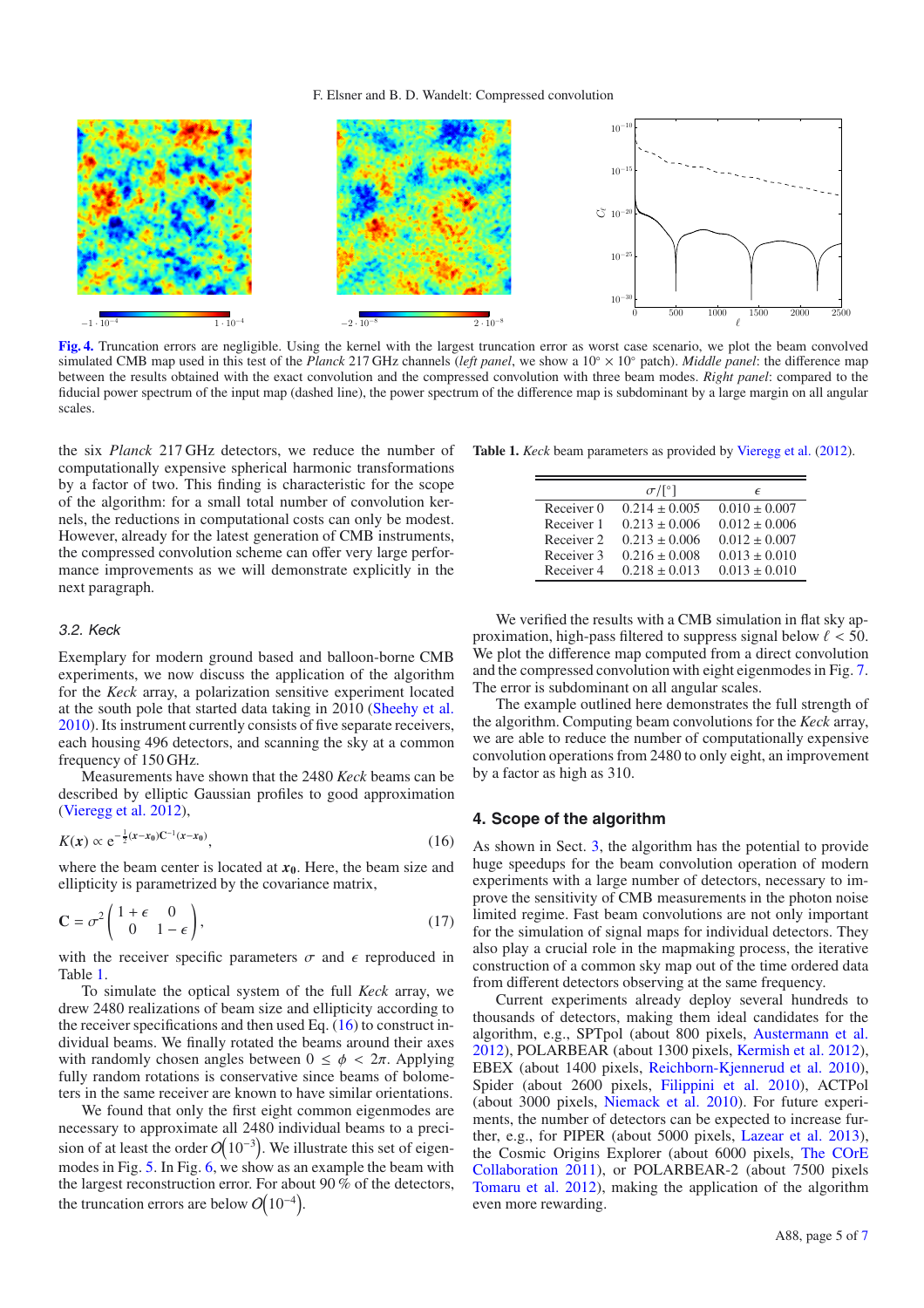A&A 561, A88 (2014)



**[Fig. 5.](http://dexter.edpsciences.org/applet.php?DOI=10.1051/0004-6361/201322177&pdf_id=5)** Simulated 2480 asymmetric *Keck* beams at 150 GHz are similar enough to be represented by only eight distinct beam eigenmodes to high precision.



**[Fig. 6.](http://dexter.edpsciences.org/applet.php?DOI=10.1051/0004-6361/201322177&pdf_id=6)** *Left panel*: we show the beam with the largest reconstruction error for the simulated *Keck* array. *Right panel*: using the first eight beam eigenmodes, the truncation error is at most of the order  $O(10^{-3})$ .



**[Fig. 7.](http://dexter.edpsciences.org/applet.php?DOI=10.1051/0004-6361/201322177&pdf_id=7)** Same as Fig. 4, but for the worst case of the simulated *Keck* experiment. Using eight beam modes for the convolution is sufficient to reduce the truncation error to negligible levels.

The new method also allows a fast implementation of matched filtering on the sphere (or other domains) if the size of the target is unknown (e.g., to detect signatures of bubble collisions in the CMB, McEwen et al. 2012), or analogously for continuous wavelet transforms, frequently used in the context of data compression or pattern recognition (e.g., Mallat 1989).